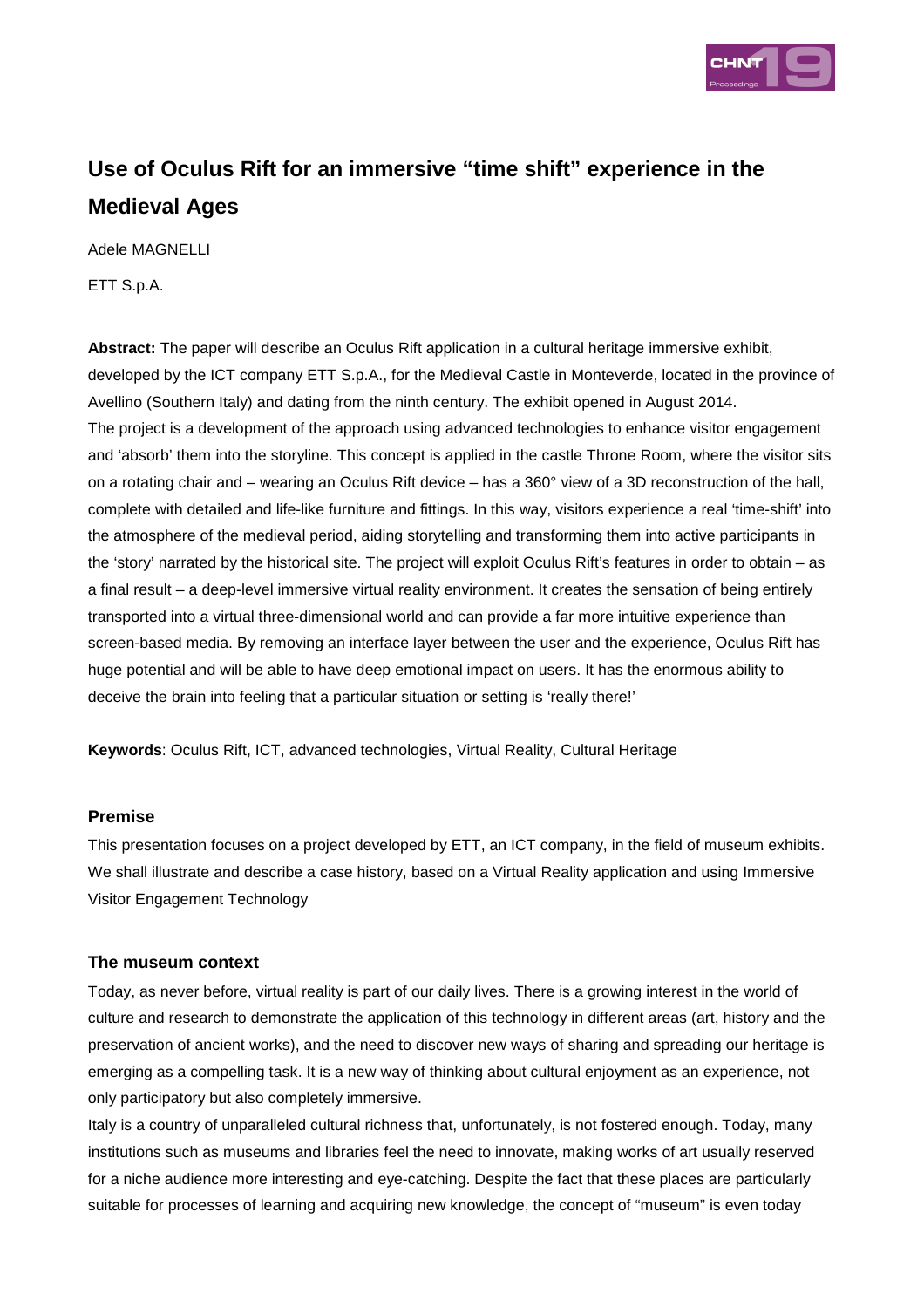

often associated with something boring and old. New Technologies, however, can help change this way of thinking and, as we have seen, can be used to build new kinds of educational activities with the aim of regaining a wider audience; no longer passive but active and participatory. As a private company specialised in multimedia exhibits, we have the opportunity and the good fortune to manage projects involving the use of advanced virtual technologies.

#### **The Approach to Museum Exhibition Design**

Within this evolutionary process, as we have seen, museums have become increasingly digital; not only for cataloguing and conservation but also for enjoyment and communication. The central point on which ETT has focused its development activities is the enhancement of the visitor experience.

In recent years, the trend towards improving the visitor experience has taken a great leap forward. We are entering a new era in museum design as the technologies for immersive, interactive experiences become more sophisticated and widespread. This new approach to museum exhibitions is based on the use of the most recent technologies and devices in order to:

- enhance visitor engagement and interaction
- give visitors an active role to play, part visitor part actor: a "visit-actor"
- define the goal of an "immersive museum", in which the visit-actor is absorbed into the storyline

Museums are, in fact, becoming more aware that boredom is the most fearsome enemy and that in order to attract, a museum must surprise every visitor. Starting from the message that the organisers want to get across, together with the exhibition theme, the best use of the most effective Immersive Visitor Engagement Technology must be correctly planned. A successful way in which advanced technologies can be used to enhance visitor engagement and "absorb" them into the storyline is outlined here.

#### **Virtual Reality: the technological instrument**

The use of immersive virtual reality (VR) systems in museums is a recent trend, and the development of new interactive technologies has inevitably had an impact on more traditional sciences and arts. This is more evident in the case of novel interactive technologies that fascinate the broad public, as has always been the case with virtual reality.

While the word "virtual" is typically overused in the computer world, it is aptly placed in the expression "virtual reality". According to the American Heritage Dictionary, virtual means "existing or resulting in essence or effect though not in actual fact, form, or name." It can also mean "created, simulated, or carried on by means of a computer or computer network." Therefore, virtual reality is best described as an illusion of reality created by a computer system. Virtual Reality stands for the field of computing which has the objective of creating a virtual world, having one immerse into it and giving one the capability of interacting with this world, while using specific devices to simulate an environment and stimulate one by feedback in order to make the experience as real as possible (GONÇALVES 2013) .

A person may enter a world of virtual reality by putting on special glasses and headphones attached to a computer system running the virtual reality program. These devices immerse the user with the sights and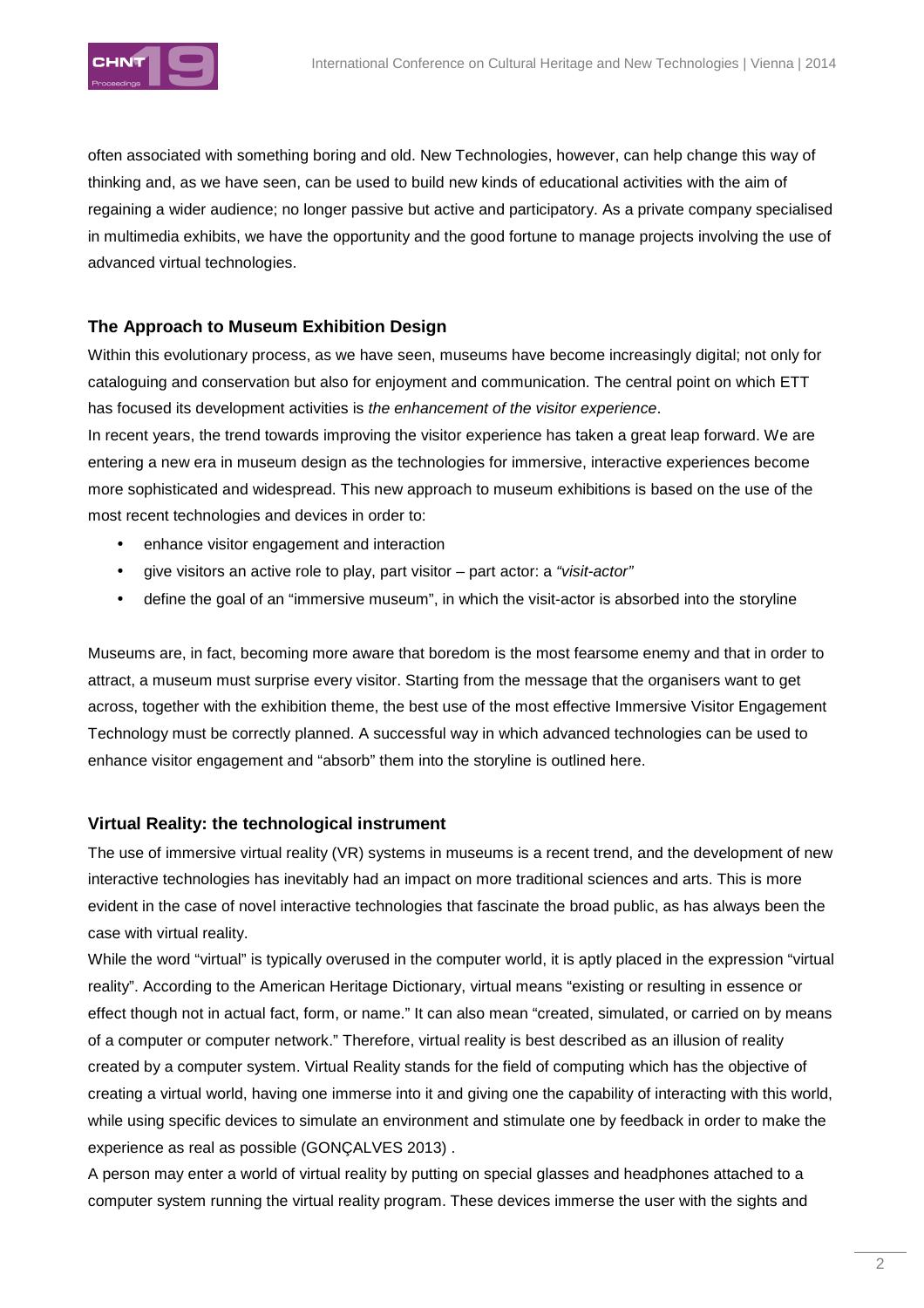

sounds of the virtual world. Some virtual reality systems allow the user to wear gloves too, with electronic sensors to touch or move virtual objects. As the user moves his head or hands, the computer moves the virtual world accordingly in real-time.

Virtual reality has been widely used for entertainment purposes, but the technology has found its way into the military and medical fields as well. While virtual reality systems have advanced significantly over the past decade, for the most part they are still more "virtual" than real (TUCK, KUKSA 2009).

The increasing development of VR technologies has matured enough to expand research from the scientific visualization into more multidisciplinary areas, such as cultural heritage, education, art and edutainment.

#### **The exhibit location: Monteverde Castle**

Our proposal describes an Oculus Rift application in a cultural heritage immersive exhibit, developed by the ICT company ETT S.p.A., for the Medieval Castle in Monteverde, located in the province of Avellino (Southern Italy) and dating from the ninth century. The exhibit opened in August 2014.



Fig. 1 – The Monteverde Castle

Monteverde Castle was built on the top of a hill overlooking a valley with two rivers, the Ofanto and the Osento. According to some historians, the Castle dates back to the ninth century. It had a trapezoidal layout, cylindrical Towers on four corners and a drawbridge that was still there until the end of the last century. After the Norman conquest, Monteverde passed under the control of the Swabians who were replaced by the Angevins until the fief went under the control of the Aragonese in the 16th century. The Castle underwent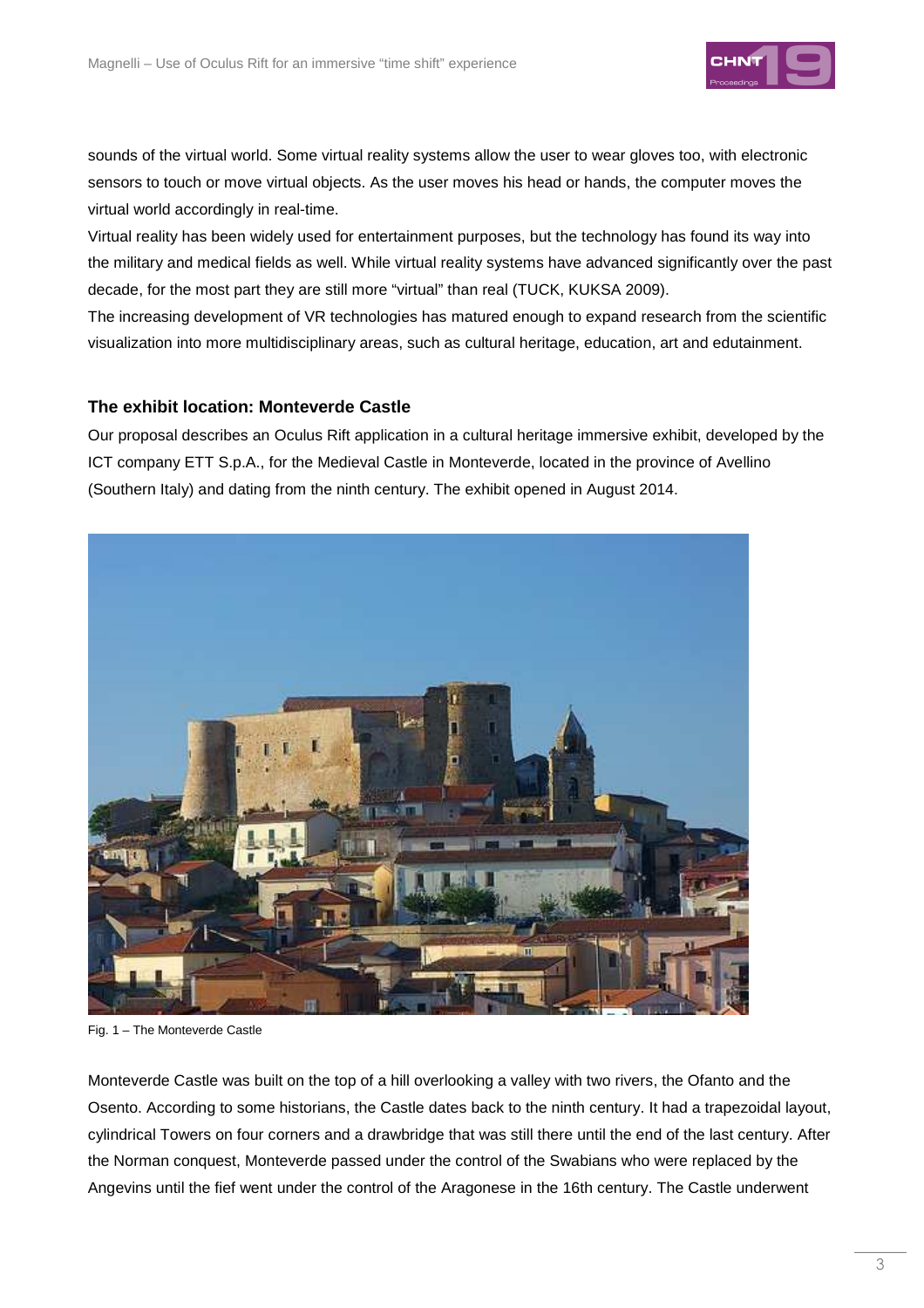

several changes in order to adapt its defensive structure to changing needs. The current look of the Castle is mainly due to rebuilding carried out in the 19th century, after the Castle was almost destroyed during the earthquake of 1851. The village of Monteverde became a fief held by the Orsini in 1444: it then passed to the prince of Monaco Onorato Grimaldi in 1532 and Michele Sangermanno held it in 1642. The Caracciolo family became Princes in 1689 and ruled over Monteverde until the abolition of feudalism (1806). The building was both a fortress and a private home for nearly eight hundred years as several aristocratic families lived in the Castle from 1059 to 1932, when the last Lord died.

#### **The project: an immersive "time shift" experience**

The project undertaken by ETT regarded the recreation of a real Castle Throne Room located in Monteverde. The ultimate goal of the project was to create a virtual tour of the Throne while enabling the viewer to experience the décor, as it may have looked in the thirteenth century, while at the same time giving the virtual tourist optional interpretations for various features.

Of particular interest in the use of virtual reality devices such as Oculus RIFT is the fact that they allow visitors to travel through space and time without stepping out of the museum building (ROUSSOU, EFRAIMOGLOU 1999). The potential to transcend the physical location of a built-up environment and the growing sense of the educative function of the museum – juxtaposed with commercial pressure – has lead museums to consider virtual reality as a necessary component in the arsenal of tools to educate, entertain and dazzle (ROUSSOU 2000). The creation of Cultural Heritage applications for VR systems is an experience-learned process with its share of challenges.

The project is a development of the approach that advanced technologies can be used to enhance visitor engagement and 'absorb' them into the storyline. Of all forms of media, VR probably comes the closest to real world experience. Just like the physical world, it surrounds visitors in a completely immersive environment (KALAWSKY 1996). We used this to create experiences that would be impossible in any other medium.

In fact, Oculus is an immersive medium. It creates the sensation of being fully transported into a virtual threedimensional world, and it can provide a more instinctive experience than screen-based media. Maintaining the mind's continual suspension of disbelief requires particular attention to detail. As a piece of technology delivering a user experience, the Oculus Rift has a huge amount of potential to affect users at a deep emotional level; with much greater ability to trick the brain into feeling that something is real. Here is a technology that can really trigger emotional responses. Much of the ability of Oculus Rift to deliver on this promise comes from removing an interface layer between the user and the experience.

This concept is applied in the castle Throne Room, where the visitor sits on a rotating chair and – wearing an Oculus Rift device – has a 360° view of a 3D reconstruction of the hall, complete with detailed and life-like furniture and fittings. In this way, visitors experience a real 'time-shift' into the atmosphere of the medieval period, aiding storytelling and being transformed into an active participant in the 'story' narrated by the historical site.

The project exploits Oculus Rift's features in order to obtain – as the final result – a deep-level immersive virtual reality environment.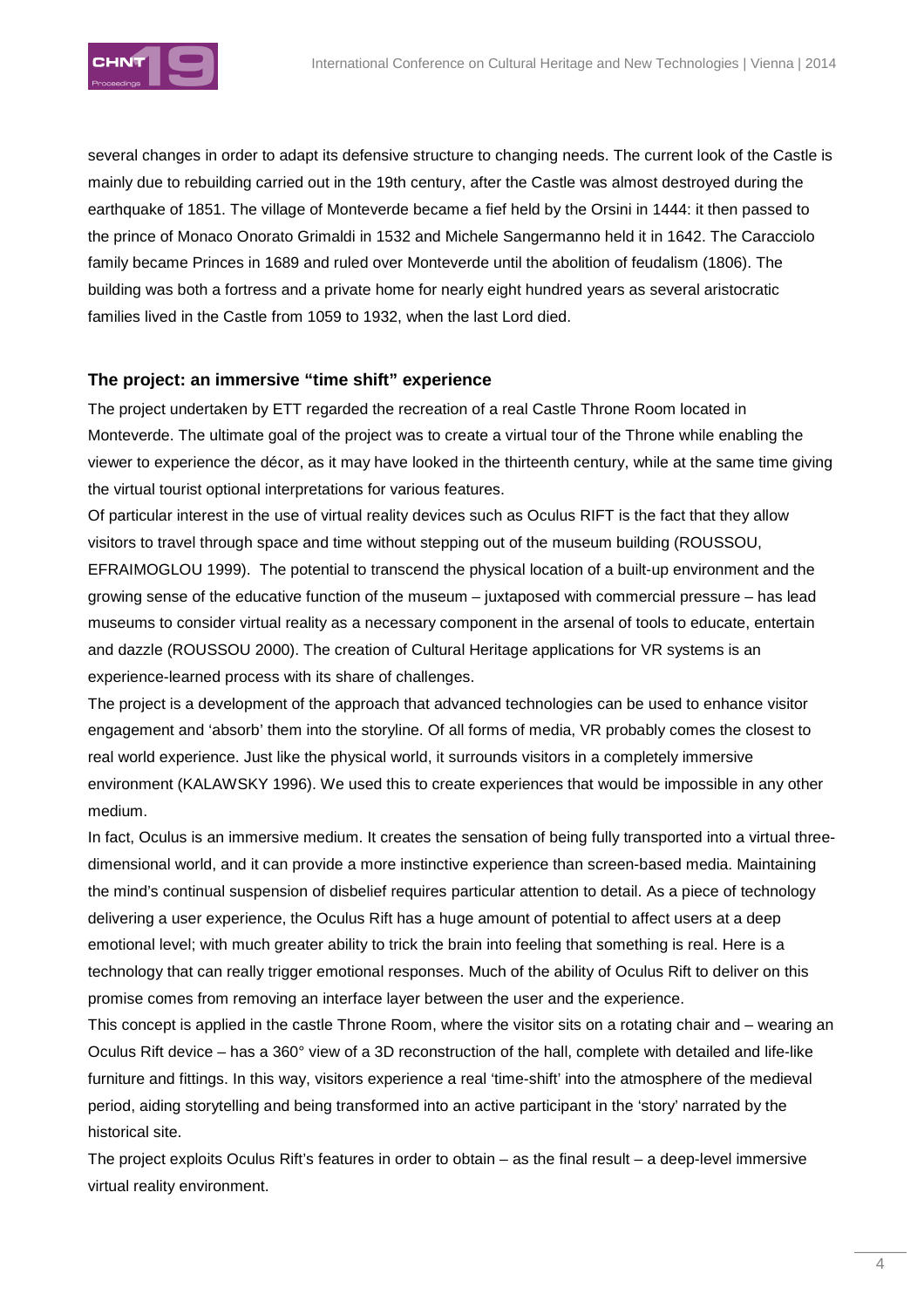

The Oculus Rift has a huge amount of potential to affect users at a deep emotional level. Focusing on a particular element of the virtual world is a simple matter of turning the user's head. While this is just a small thing in itself, the AR approach also removes the need to have separate controls for looking at things, and it filters out the distractions of the real world. About the user experience, it is important to underline that the user is able to look around completely naturally, without using any controls. It is an intuitive approach to discover the hidden story of a fragment of cultural heritage.

Oculus Rift looks much like a pair of ski goggles. There are two lenses inside, one for each eye, pointing at a single LCD display. The screen delivers two separate images, one for each eye, giving stereoscopic 3D. There are sensors in the goggles – accelerometer, gyroscope – that are keyed into the applications. Visitors can turn their head and their vision moves almost perfectly with it, 360 degrees around the room of the Castle. It this way is possible to create a very immersive interactive experience.

#### **The VR Application**

We developed an application in which visitors can see a kind of medieval castle scene. The VR application was built on Unity 3D. This is a commonly used development environment for the Oculus Rift, as well as for 3D games and visualizations in general. In Unity, a digital "scene" is created with the digital material that is to be presented, and a virtual stereo camera within the digital scene captures an image, which is then seen in the Oculus Rift headset. This virtual camera follows the orientation of the Oculus precisely, giving the illusion that the user is inside the virtual scene and can look around freely, in essence creating a virtual reality experience. Visitors put on these goggles and slip into a completely new, albeit ancient, world. To balance the poor resolution provided by the first version of Oculus RIFT DK1 with the mini PC on which the application had to run, we decided to map, inside a sphere, a high polygon animated rendering of the reconstructed castle room. Adding slight atmospheric effects (like dust and light changes) we were able to give depth to what is actually a flat vision. This technique is commonly used in VR when the content to be shown consists of 360° imagery, mainly video or simply photos.



Fig. 2 – Oculus Rift Application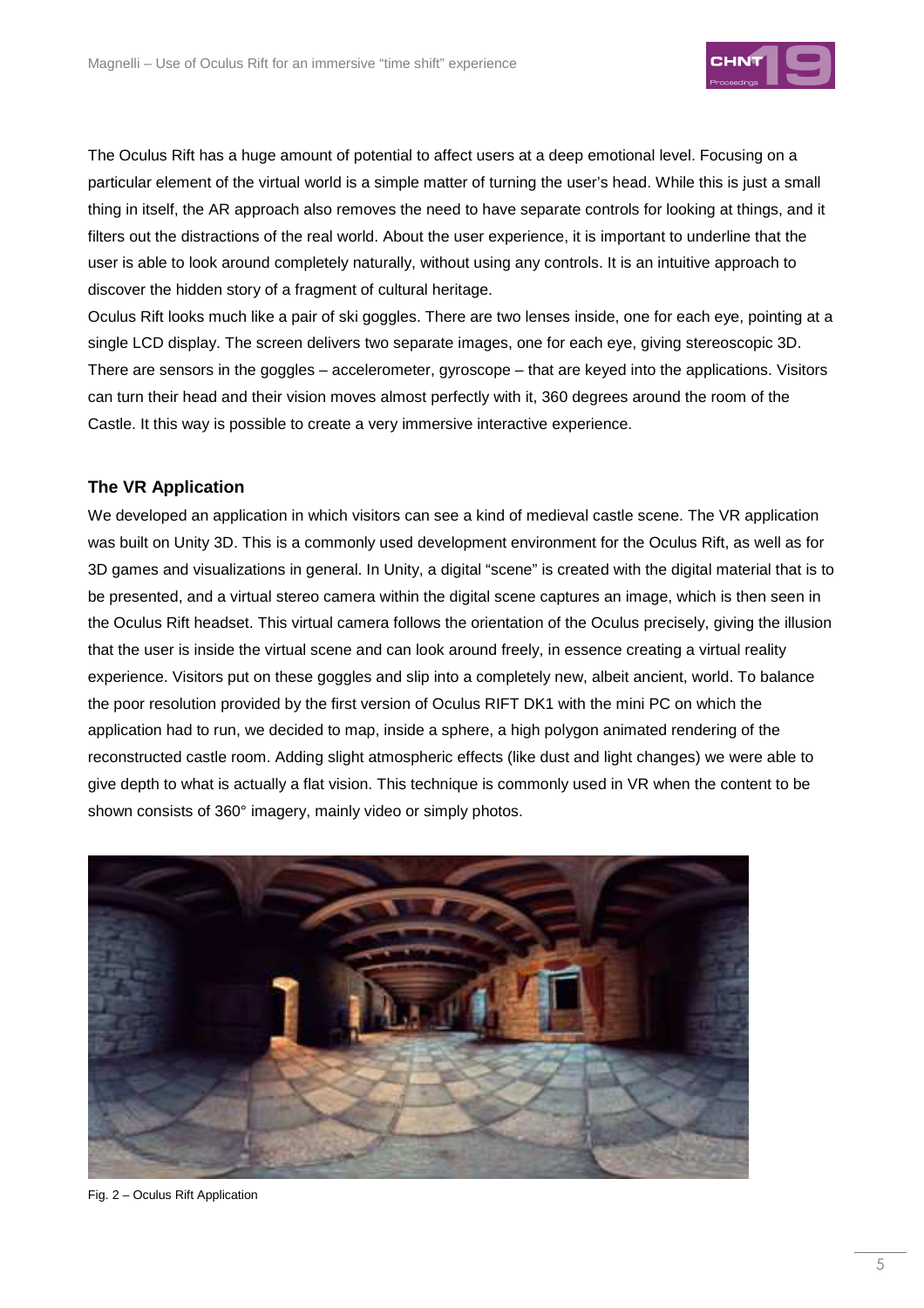

By removing an interface layer between the user and the experience, Oculus Rift has huge potential and is able to have deep emotional impact on users. It has the enormous ability to deceive the brain into feeling that a particular situation or setting is 'really there!'

The use of three-dimensional representations presents itself as an excellent visual translation of bidimensional images, such as architectural drawings. These 3D representations are much more enlightening to the public. Their reading and understanding are immediate, serving as a framework for other iconographic sources. The introduction of a new technology such as OCULUS RIFT provides the necessary link for achieving the main goal of this type of creation, which is promoting maximum immersion for users.

 This headset displays a stereoscopic image from a computer with a wide field of view. However, the headset itself does not contain any software and needs to be connected to a computer. In future scenarios, by mounting two webcams to the Oculus at roughly the position of the viewer's eyes and providing live video as a backdrop to the digital scene, the real world can be viewed through the Oculus. The design is in principle similar to the previous PRISMA and AR-View systems, especially the stereo vision camera aspect of the latter. Unity supports a wide range of different media, including images, video, animated 3D models, particle effects and sounds. These can be presented as small objects in front of a live view, or be large enough to be layered over the whole view.

#### **The Thrones**

The application is comfortable to wear and to make it more immersive we reproduced a throne, which turns around during interaction. In fact, this application creates the sensation of being entirely transported into a virtual three-dimensional castle and provides a far more intuitive experience than screen-based media. As the VR application had to be presented to the public inside the actual Throne Room, we designed and built two rotating real size thrones



Fig.3 – Thrones and technical details

The throne design was inspired by authentic Italian medieval thrones and had many useful functions: it contained all the necessary hardware (only a power cable emerges from the prop); it limited users' movements, keeping them in the optimal position from which the 3D reconstruction was rendered; it gave a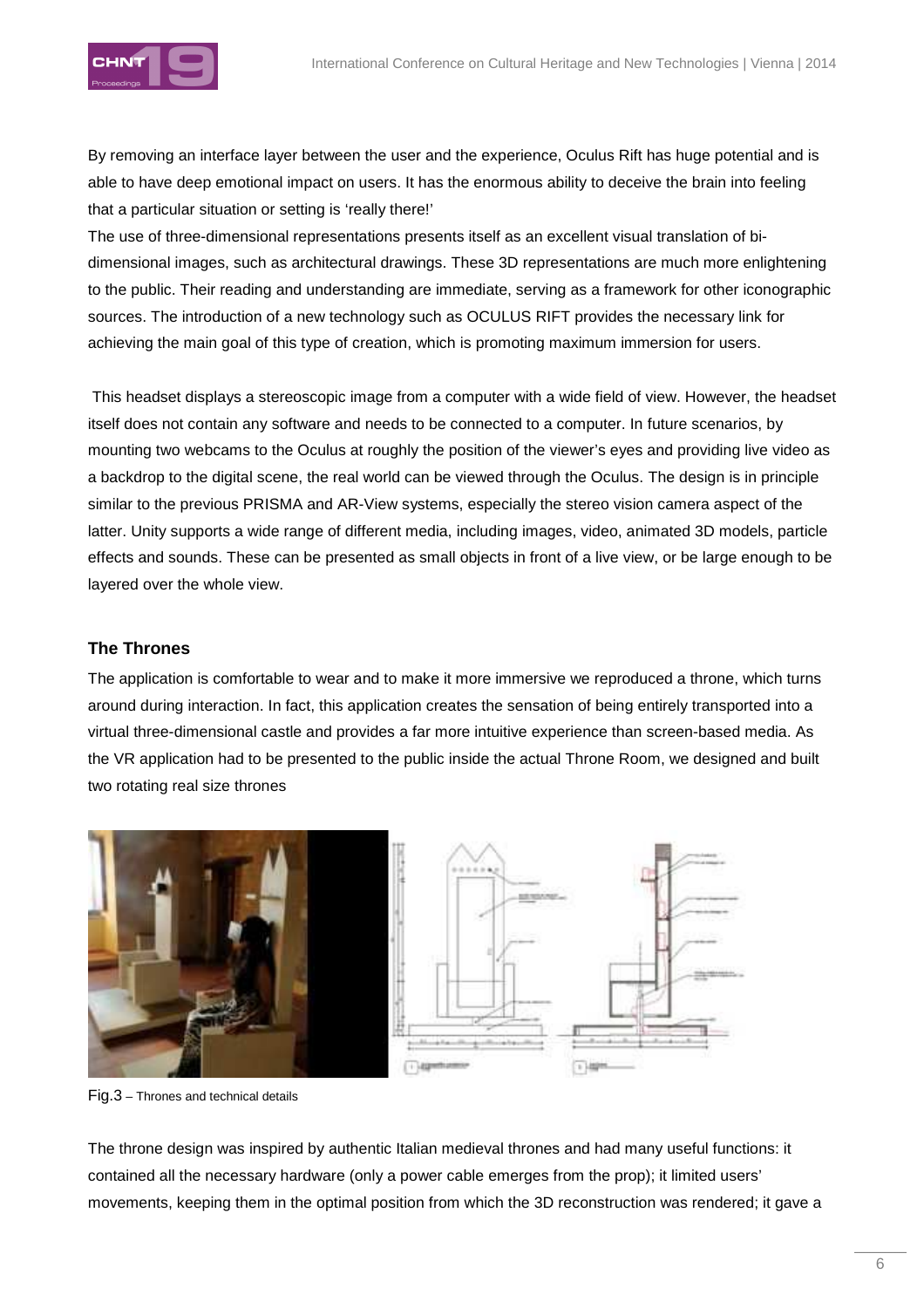

physical and tangible complement and introduction to what was presented in the VR application. It also gave the whole exhibit a more coherent look by identifying with the venues spaces, suggesting its past function (otherwise difficult to imagine as the throne room was empty)



Fig.4 – Monteverde Castle – Thrones

#### **New Horizons for the Museums: Mixed Reality**

In the field of immersion and interaction, OCULUS RIFT has been taking an active role in the dissemination of cultural heritage. It is an excellent way of transmitting knowledge while playing at acting (users play the role of a king on the throne). This mechanism operates in information transferring, taking on a specific didactic form that presents very positive results. In addition, motivated by the installation, the user makes a significant commitment that is unparalleled in a multimedia application existing only for informative purposes. Developing this application, we found a way to make a headset that does more than just hang a big screen in front of the visitor's face.

By combining stereoscopic 3D, 360° visuals, and a wide field of view – along with our software – we created a new way to experience the castle. During the interaction, there is no difference between experiencing something on the Rift and experiencing it in the real world.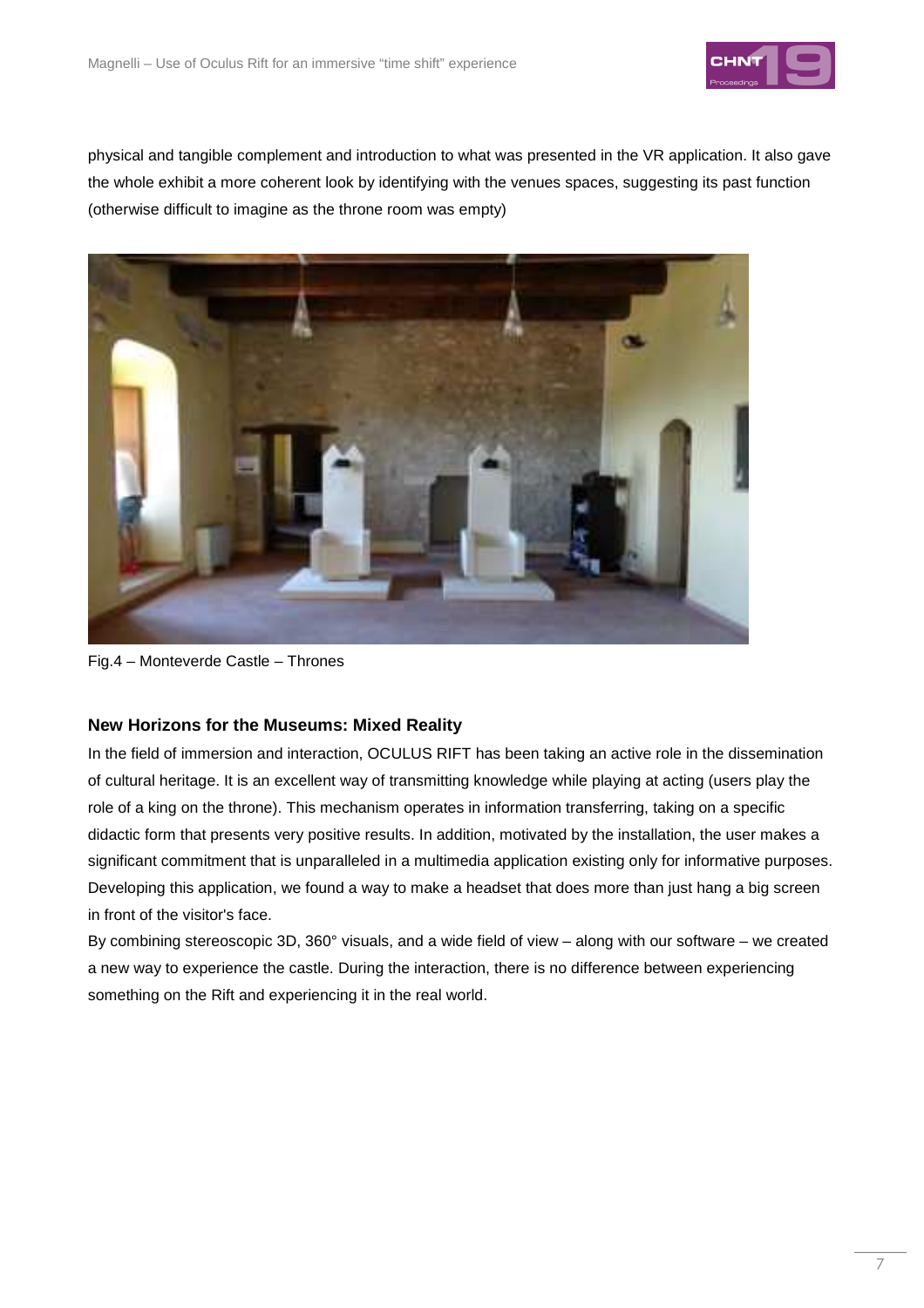



Fig. 5 – Milgram continuum

We are moving towards experiences that are aimed at being even more immersive through better integration between AR and VR  $\rightarrow$  mixed reality (the centre of the Milgram continuum).

Mixed Reality environments are characterised by the combination of the real with the virtual. If the real world occupies the left of the continuum, the virtual world stands at the other end. It is, however, possible to combine elements of the surrounding real world into a virtual environment (Augmented Virtuality) as well as to overlay virtual objects onto a view of the real world, if observed or seen using a video or see-through display (Augmented Reality). It is therefore pertinent to define Mixed Reality (MR) environments as environments in which "real world and virtual world objects are presented together within a single display, that is, anywhere between the extreme of the Reality - Virtuality continuum.

## **Results and conclusions**

During the opening period of the exhibit (3 days), almost 1000 people visited the Castle, of which 80% asked to try the Oculus based exhibit. The average reaction was initial surprise at the technology, and then a deeper comprehension of the space represented in the VR scene.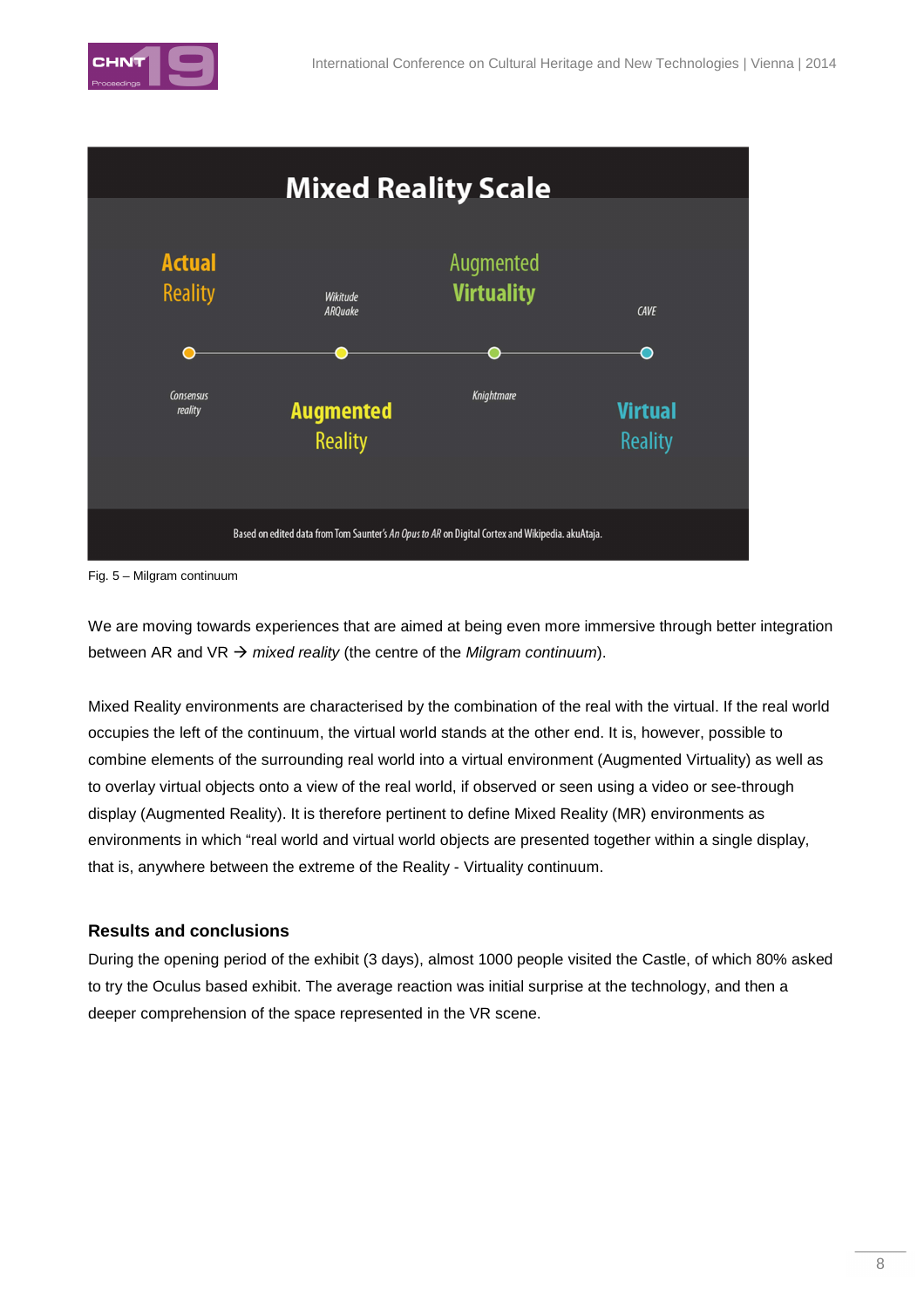



Fig. 6 – Multimedia exhibition experience on the Throne in Monteverde

We are still at the early stages of using immersive virtual reality systems for public access. Virtual environments, such as the ones we are developing, can provide rewarding aesthetic and learning experiences that would otherwise be difficult to obtain



Fig. 7 – Mercati di Traiano Museum (Rome) – Multimedia exhibit of the Digital Museum EXPO